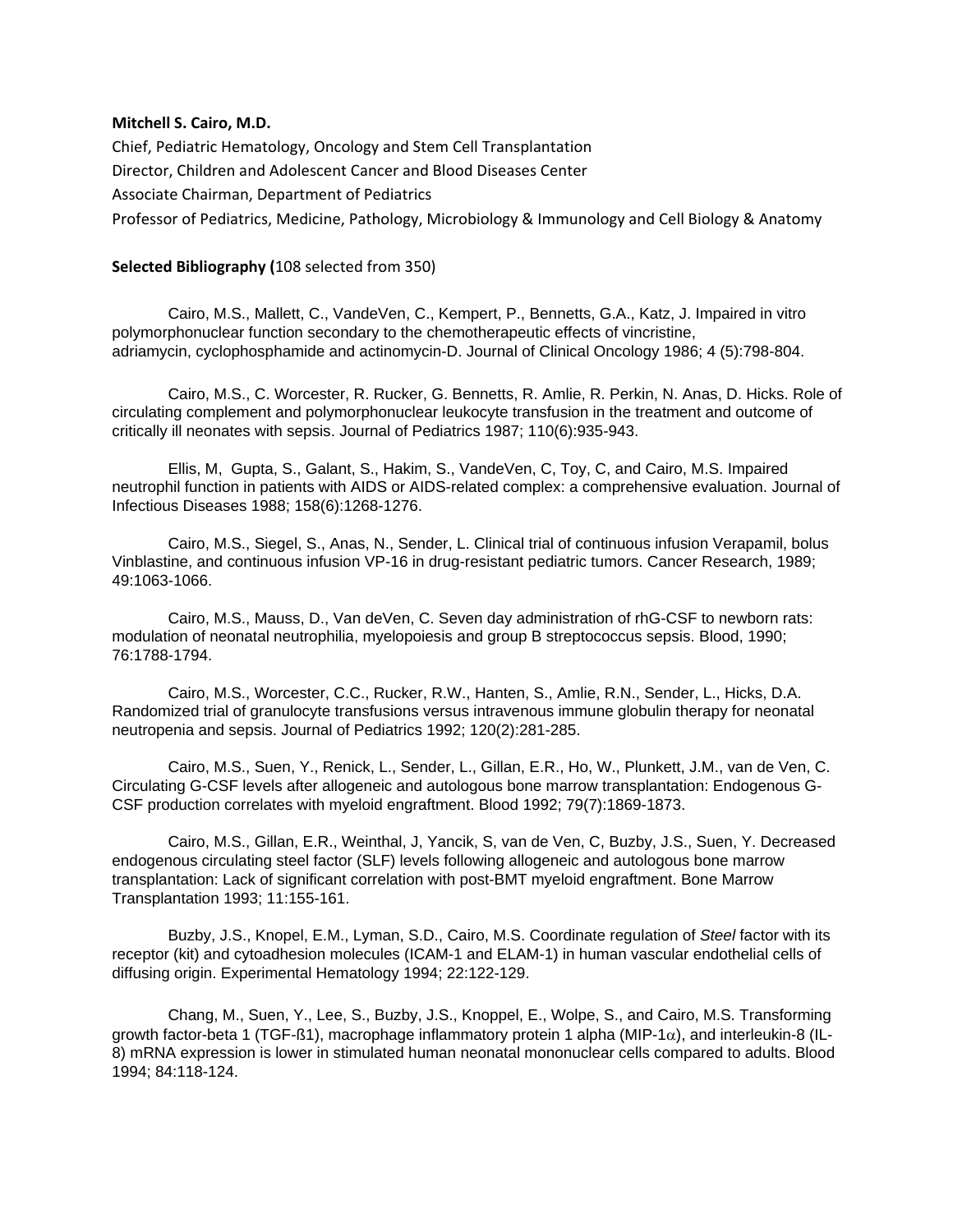Gillan, E.R., Christensen, R.D., Suen, Y., Ellis, R., van de Ven, C., and Cairo, M.S. A randomized, placebo-controlled trial of recombinant human granulocyte-colony stimulating factor administration to newborn infants with presumed sepsis. Blood 1994; 84:1427-1433.

 Wells, R.J., Gold, S.H., Krill, C.E., Cornelius, A.S., Byrd, R.L., Ruymann, F.B., Feusner, J., White, M.L., and Cairo, M.S. Cytosine arabinoside and mitoxantrone induction chemotherapy followed by bone marrow transplantation or chemotherapy for relapsed or refractory pediatric acute myeloid leukemia. Leukemia 1994; 8:1626-1630.

 Suen, Y., Lee, S.M., Buzby, J.S., and Cairo, M.S. Regulation of interleukin-11 protein and mRNA expression in neonatal and adult fibroblasts and endothelial cells. Blood 1994; 84:4125-4134.

 Suen, Y., Lee, S,Shreurs, J., Knoppel, E., and Cairo, M.S. Decreased macrophage colonystimulating factor mRNA expression from activated cord versus adult mononuclear cells: altered post transcriptional stability. Blood 1994; 84:4269-4277.

 Cairo, M.S., Christensen, R., Sender, L.S., Ellis, R., Rosenthal, J., van de Ven, C., Worcester, C., and Agosti, J.M. Results of a phase I/II trial of recombinant human granulocyte-macrophage colonystimulating factor in very low birthweight neonates: significant induction of circulatory neutrophils, monocytes, platelets, and bone marrow neutrophils. Blood 1995; 86:2509-2515.

 van de Ven, C., Ishizawa, L., Law, P., and Cairo, M.S. IL-11 in combination with steel factor and G-CSF or GM-CSF significantly increases expansion of isolated CD34+ stem cells from cord blood versus adult bone marrow. Experimental Hematology 1995; 23:1289-1295.

 Lee, S.M., Suen, Y., Chang, L., Bruner, V., Qian, J., Indes, J., Knoppel, E., van de Ven, C., and Cairo, M.S. Decreased interleukin-12 (IL-12) from activated cord vs. adult peripheral blood mononuclear cells (MNC) and upregulation of interferon-y, natural killer and lymphokine-activated killer activity by IL-12 in cord blood MNC. Blood 1996; 88:945-954.

 Wagner, J.E., Rosenthal, J., Sweetman, R., Shu, X.O., Davies, S.M., Ramsay, N.K.C., McGlave, P.B., Sender, L., and Cairo, M.S. Successful transplantation of HLA-matched and HLA-mismatched umbilical cord blood from unrelated donors: analysis of engraftment and acute graft-versus-host disease. Blood 1996; 88:795-802.

 Buzby, J.S., Lee, S.M., Van Winkle, P., DeMaria, C.T., Brewer, G., and Cairo, M.S. Increased granulocyte-macrophage colony-stimulating factor mRNA instability in cord versus adult mononuclear cells is translation-dependent and associated with increased levels of A+U-rich element binding factor. Blood 1996; 88:2889-2897.

 Chang, M., Suen, Y., Meng, G., Buzby, J.S., Bussel, J., Shen, V., van de Ven, C., and Cairo, M.S. Differential mechanisms in the regulation of endogenous levels of thrombopoietin and interleukin-11 during thrombocytopenia: insight into the regulation of platelet production. Blood 1996; 88:3354-3362.

 Williams, S.A., Chang, L., Buzby, J.S., Suen, Y., and Cairo, M.S. Cationic lipids reduce time and dose of c-*myc* antisense oligodeoxynucleotides required to specifically inhibit Burkitt's lymphoma cell growth. Leukemia 1996; 10:1980–1989.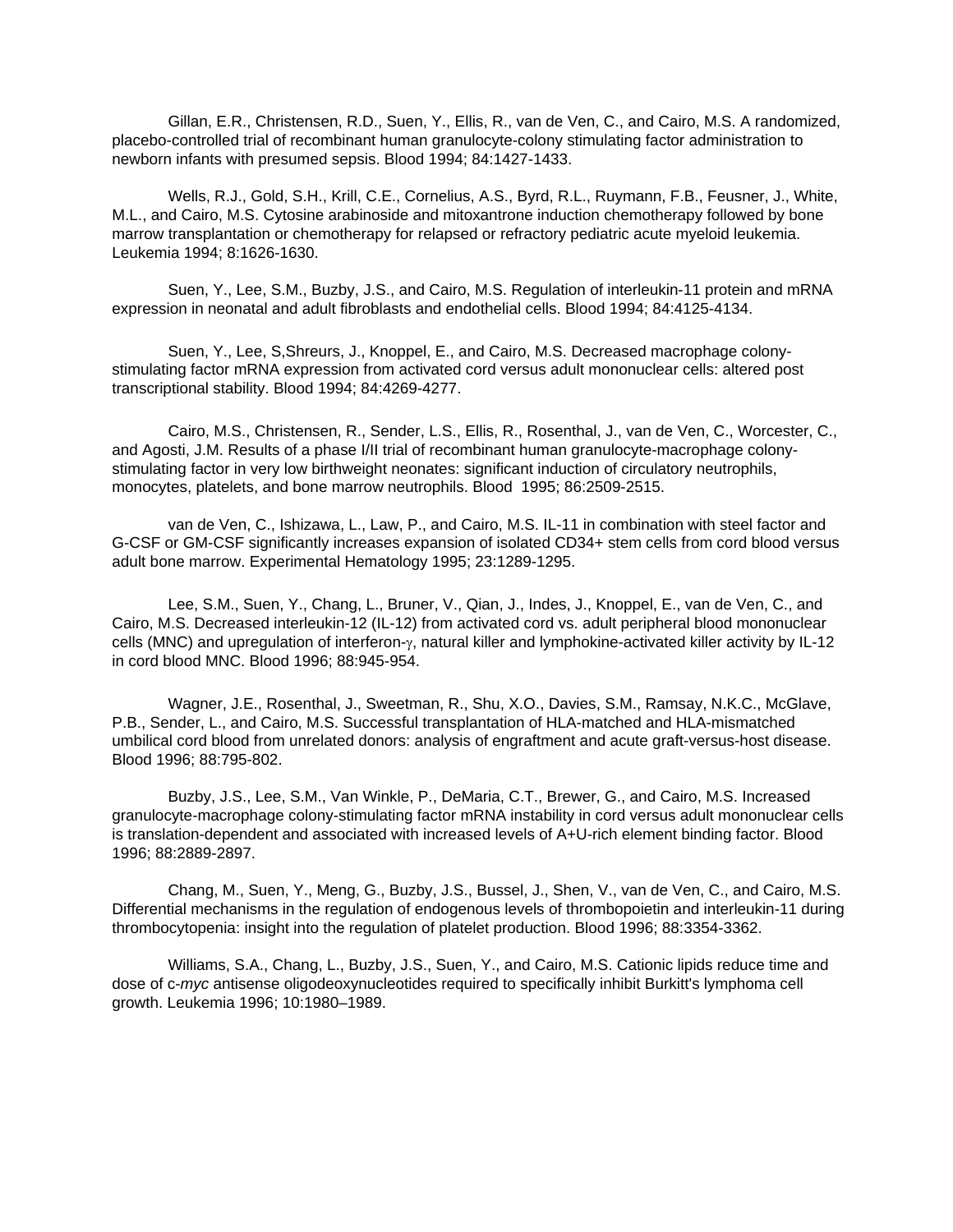Masera, G., Pession, A., Rondelli, R., Valsecchi, M.G., Reiter, A., Riehm, H., Schrappe, M., McIntyre, O.R., Bleyer, W.A., Cairo, M., Gaynon, P., Reaman, G., Sather, H., Trigg, M., Auclerc, M.F., Bancillon, A., Lepage, E., Schaison, G., Clavell, L., Datton, V., Donnelly, M., Gelber, R., Sallan, S.E. Duration and intensity of maintenance chemotherapy in acute lymphoblastic leukaemia: 42 trials involving 12,000 randomised children. Lancet 1996; 347:1783-1788.

 van de Ven, C., Fernandez, G.W., Herbst, T., Knoppel, A., and Cairo, M.S. Sequential treatment with rmIL-3 or simultaneous treatment with rmIL-3 or rhIL-11 with thrombopoietin (TPO) fails to enhance *in vivo* rat thrombopoiesis. Experimental Hematology 1997; 25:1005-1012.

 Qian, J.X., Lee, S.M., Suen, Y., Knoppel, E., van de Ven, C., and Cairo, M.S. Decreased interleukin-15 from activated cord versus adult peripheral blood mononuclear cells and the effect of interleukin-15 in upregulating antitumor immune activity and cytokine production in cord blood. Blood 1997; 90:3106-3117.

 Cairo, M.S. and Wagner, J.E. Placental and/or umbilical cord blood: An alternative source of hematopoietic stem cells for transplantation. Blood 1997; 90:4665-4678.

 Van de Ven, C., Fernandez, G.W., Herbst, T., Knoppel, A., Kulczyk, S. T., and Cairo, M.S. The hematopoietic effects of thrombopoietin (TPO) administered post myelosuppressive carboplatin therapy compared to either pre & post or pre chemotherapy. British Journal of Haematology1998; 102(3), 775-782.

 Cairo, M.S., Agosti, J., Ellis, R., Laver, J.J., Puppala, B., deLemos, R., Givner, L., Nesin, M., Wheeler, J.G., Seth, T., van de Ven, C., Fanoroff, A., and the Very Low Birthweight Neonate GM-CSF Consortium. A randomized, double-blind, placebo-controlled trial of prophylactic recombinant human granulocyte-macrophage colony-stimulating factor to reduce nosocomial infections in very low birth weight neonates. Journal of Pediatrics 1999; 134:64-70.

 Abu-Ghosh, A., Goldman, S., Slone, V., van de Ven, C., Suen, Y., Murphy, L., Sender, L., and Cairo, M.S. Immunological reconstitution and correlation of circulating serum inflammatory mediators/cytokines with the incidence of acute graft versus host disease (aGVHD) during the first one hundred days following unrelated umbilical cord blood transplantation (UCBT). Bone Marrow Transplantation 1999; 24:533-544.

 Lones, M.A., Perkins, S.L., Sposto, R., Kadin, M.E., Kjeldsberg, C.R., Wilson, J.F., and Cairo, M.S. Large cell lymphoma arising in the mediastinum in children and adolescents is associated with an excellent outcome: A Children's Cancer Group Report. Journal of Clinical Oncology 2000; 18:3845-3853.

 Bracho, F., Krailo, M.D., Shen, V., Bergeron, S., Davenport, V., Liu-Mares, W., Blazar, B.R., Panoskaltsis-Mortari, A., van de Ven, C., Secola, R., Ames, M., Reid, J.M., Reaman, G.H., and Cairo, M.S. A phase I clinical, pharmacological and biological trial of interleukin-6 plus granulocyte-colony stimulating factor after ifosfamide, carboplatin, and etoposide in children with recurrent/refractory solid tumors: Enhanced hematological responses but a high incidence of grade III/IV constitutional toxicities. Clinical Cancer Research 2001; 7:58-67.

 Houtenbos, I., Bracho, F., Davenport, V., Slack, R., Van de Ven, C., Suen, Y., Killen, R., Shen, V., and Cairo, M.S. Autologous bone marrow transplantation for childhood acute lymphoblastic leukemia: a novel combined approach consisting of ex vivo marrow purging, modulation of multi-drug resistance, induction of auto graft vs leukemia effect, and post-transplant immuno- and chemotherapy (PTIC). Bone Marrow Transplantation 2001; 27:145-153.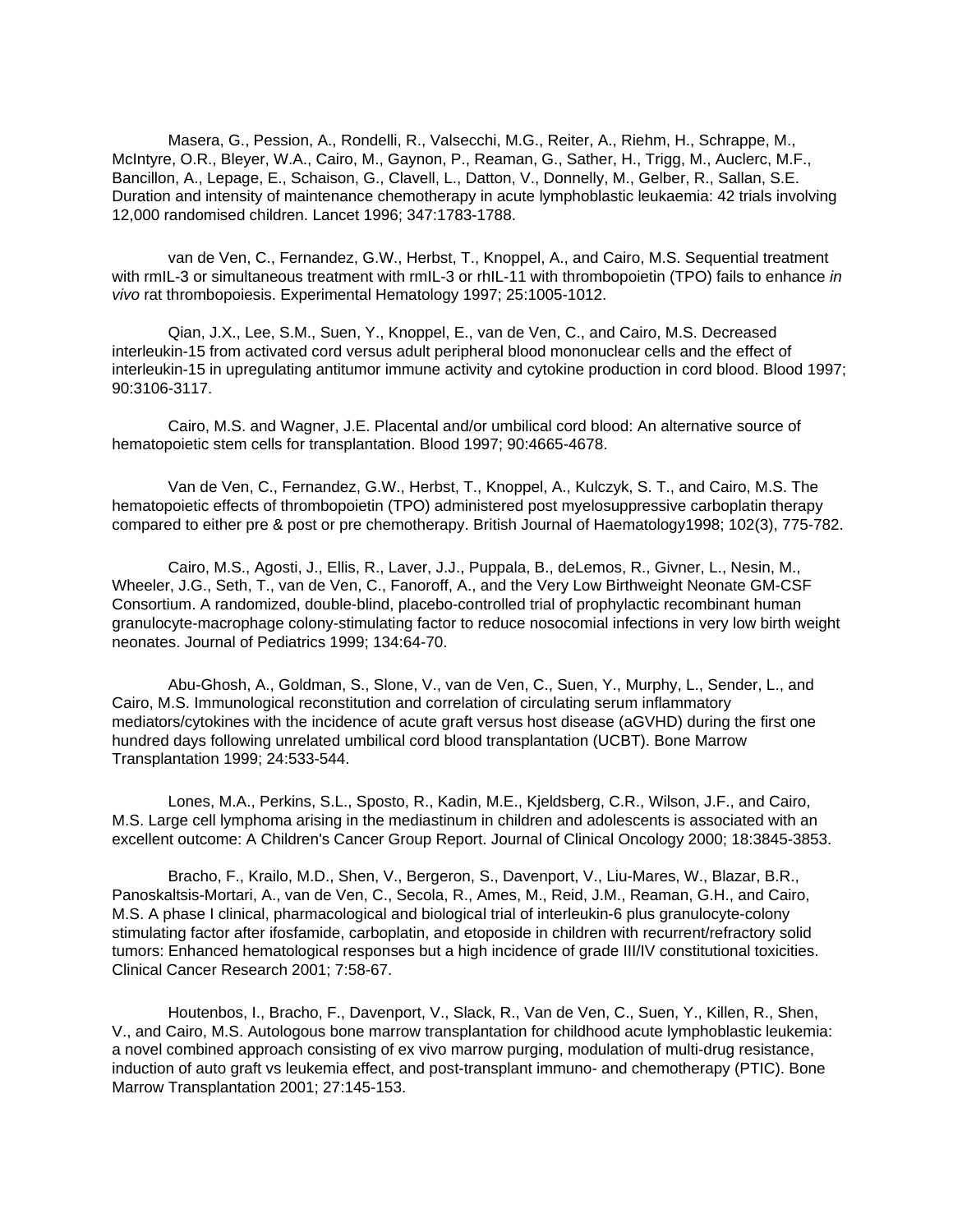Goldman, S.C., Holcenberg, J.S., Finklestein, J.Z., Hutchinson, R., Kreissman, S., Johnson, F.L., Tou, C., Harvey, E., Morris, E., and Cairo, M.S. A randomized comparison between rasburicase and allopurinol in children with lymphoma or leukemia at high risk of tumor lysis. Blood 2001; 97(10):2998- 3003.

 Laughlin, M.J., Barker, J., Bambach, B., Koc, O.N., Rizzieri, D.A., Wagner, J.E., Gerson, S.L., Lazarus, H.M., Cairo, M., Stevens, C.E., Rubinstein, P., and Kurtzberg, J. Hematologic engraftment and survival in adult recipients of umbilical-cord blood from unrelated donors. New England Journal of Medicine 2001; 344:1815-1822.

Sulis, M.L., Van de Ven, C., Henderson, T., Anderson, L., and Cairo, M.S. Liposomal amphotericin B (AmBisome) compared with amphotericin  $B \pm FMLP$  induces significantly less in vitro neutrophil aggregation with granulocyte-colony-stimulating factor/dexamethasone-mobilized allogeneic donor neutrophils. Blood 2002; 99 (1):384-386.

 Robinson, K.L., Ayello, J., Hughes, R., van de Ven, C., Issitt, L., Kurtzberg, J., and Cairo, M.S. Ex vivo expansion, maturation and activation of umbilical cord blood-derived T-lymphocytes with IL-2, IL-12, anti-CD3 and IL-7: Potential for adoptive cellular immunotherapy post umbilical cord blood transplantation. Experimental Hematology, 2002; 30:245-251.

 Cairo, M.S., Krailo, M.D., Morse, M., Hutchinson, R.J., Harris, R.E., Kjeldsberg, C.R., Kadin, M.D., Radel, E., Steinherz, L.J., Morris, E., Finlay, J.L., and Meadows, A.T. Long-term follow-up of short intensive multiagent chemotherapy without high-dose methotrexate ("Orange") in children with advanced non-lymphoblastic non-Hodgkin's lymphoma. A Children's Cancer Group Report. Leukemia, 2002; 16:594- 600.

 Lones, M.A., Perkins, S.L., Sposto, R., Tedeschi, N., Kadin, M., Kjeldsberg, C.R., Wilson, J.F., Zwick, D.L., and Cairo, M.S. Non-Hodgkin's lymphoma arising in bone in children and adolescents is associated with an excellent outcome: A Children's Cancer Group Report. Journal of Clinical Oncology, 2002; 20 (9):2293-2310.

Cairo, M.S., Sposto, R., Perkins, S., Meadows, A., Hoover-Regan, M., Anderson, J., Siegel, S.E., Lones, M., Tedeschi-Blok, N., Kadin, M., Kjeldsberg, C., Wilson, J., Sanger, W., Morris, E., Krailo, M., and Finlay, J. Burkitt's and Burkitt-like lymphoma in children and adolescents: a review of the Children's Cancer Group Experience. British Journal of Haematology 2003; 120:1-11.

 Cairo, M.S., Sposto, R., Hoover-Regan, M., Meadows, A.T., Anderson, J.R., Siegel, S.E., Kadin, M.E., Kjeldsberg, C.R., Wilson, J.F., Perkins, S.L., Lones, M.A., Morris, E., and Finlay, J.L. Childhood and adolescent large cell lymphoma (LCL). A review of the Children's Cancer Group Experience. American Journal of Hematology 2003; 72:53-63.

 Orjuela, M., Gross, T.G., Cheung, Y-K, Alobeid, B., Morris, E., and Cairo, M.S. A pilot study of chemoimmunotherapy (cyclophosphamide, prednisone, and rituximab) (CPR) in patients with posttransplant lymphoproliferative disorder (PTLD) following solid organ transplantation (SOT). Clinical Cancer Research 2003; 9:3945s-3952s.

 Del Toro, G., Satwani, P., Harrison, L., Cheung, Y-K, Bradley, M.B., George, D., Yamashiro, D.J., Garvin, J., Skerrett, D., Bessmertny, O., Wolownik, K., Wischhover, C., van de Ven, C., and Cairo, M.S. A pilot study of reduced intensity conditioning and allogeneic stem cell transplantation from unrelated cord blood and matched family donors in children and adolescent recipients. Bone Marrow Transplantation 2004; 33 (6):613-622.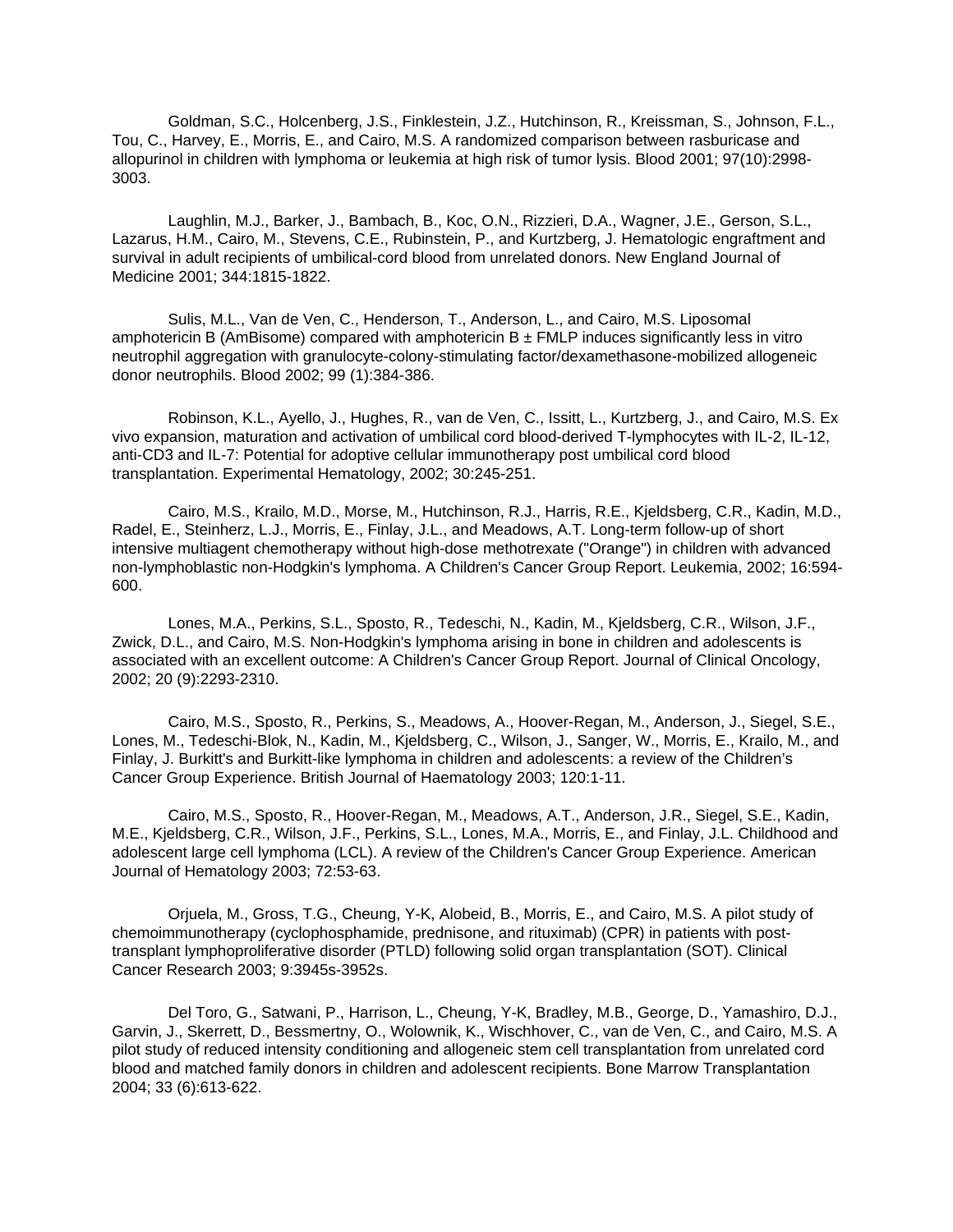Osunkwo, I., Bessmertny, O., Harrison, L., Cheung, Y-K, van de Ven, C., Del Toro, G., Garvin, J., George, D., Bradley, M.B., Wolownik, K., Wischhover, C., Levy, J., Skerrett, D., and Cairo, M.S. A pilot study of tacrolimus and mycophenolate mofetil graft-versus-host disease prophylaxis in childhood and adolescent allogeneic stem cell transplant recipients. Biology of Blood and Marrow Transplantation 2004; 10 (4):246-258.

 Styczynski, J., Cheung, Y-K, Garvin, J., Savage, D.G., Billote, G.B., Harrison, L., Skerrett, D., Wolownik, K., Wischhover, C., Hawks, R., Bradley, M.B., Del Toro, G., George, D., Yamashiro, D., van de Ven, C., and Cairo, M.S. Outcomes of unrelated cord blood transplantation in pediatric recipients. Bone Marrow Transplantation 2004; 34:129-136.

 Jiang, H, Van de Ven, C., Satwani, P., Baxi, L.B., and Cairo, M.S. Differential gene expression patterns by oligonucleotide microarray of basal versus lipopolysaccharide (LPS)-activated monocytes from cord blood versus adult peripheral blood. Journal of Immunology 2004; 172:5870-5879.

 Cairo, M.S., and Bishop, M. Tumour Lysis Syndrome: new therapeutic strategies and classification. British Journal of Haematology 2004; 127:3-11.

 Cairo, M.S., Davenport, V., Bessmertny, O., Goldman, S.C., Berg, S.L., Kreissman, S.G., Laver, J., Shen, V., Secola, R., van de Ven, C., and Reaman, G.H. Phase I/II dose escalation study of recombinant human interleukin-11 following ifosfamide, carboplatin, and etoposide in children, adolescents and young adults with solid tumours or lymphoma: a clinical, haematological and biological study. British Journal of Haematology 2005;128:49-58.

 Kurtzberg, J., Cairo, M.S., Fraser, J.K., Baxter-Lowe, L., Cohen, G., Carter, S.L., and Kernan, N.A. Results of the Cord Blood Transplantation (COBLT) Study unrelated donor banking program. Transfusion 2005;45(6):842-855.

 Cairo, M.S., Wagner, E.L., Fraser, J., Cohen, G., van de Ven, C., Carter, S.L., Kernan, N.A., and Kurtzberg, J. Characterization of banked umbilical cord blood hematopoietic progenitor cells and lymphocyte subsets and correlation with ethnicity, birthweight, sex and type of delivery: a Cord Blood Transplantation (COBLT) Study report. Transfusion 2005;45(7):856-866.

 Angiolillo, A.L., Davenport, V., Bonilla, M.A., van de Ven, C., Ayello, J., Bessmertny, O., Miller, L., Krailo, M., Adamson, P., Reaman, G., and Cairo, M.S. A phase I clinical, pharmacological and biological study of thrombopoietin (rhTPO) plus G-CSF in children receiving ifosfamide, carboplatin, and etoposide (ICE) chemotherapy for recurrent or refractory solid tumors (CCG-09717): A Children's Oncology Group (COG) experience. Clinical Cancer Research 2005;11:2644-2650.

 Satwani, P., Ayello, J., van de Ven, C., O'Neill, A.F., Simpson, L.L., Baxi, L., and Cairo, M.S. Immaturity of IL-18 gene expression and protein production in cord blood (CB) versus peripheral blood (PB) mononuclear cells and differential effects in natural killer (NK) cell development and function. British Journal of Haematology 2005;130:284-292.

 Chang, C-C., Satwani, P., Oberfield, N., Simpson, L.L., and Cairo, M.S. Increased induction of allogeneic-specific cord blood CD4<sup>+</sup>CD25<sup>+</sup> regulatory T (Treg) cells: A comparative study of naïve and antigen-specific cord blood Treg cells. Experimental Hematology 2005;33:1508-1520.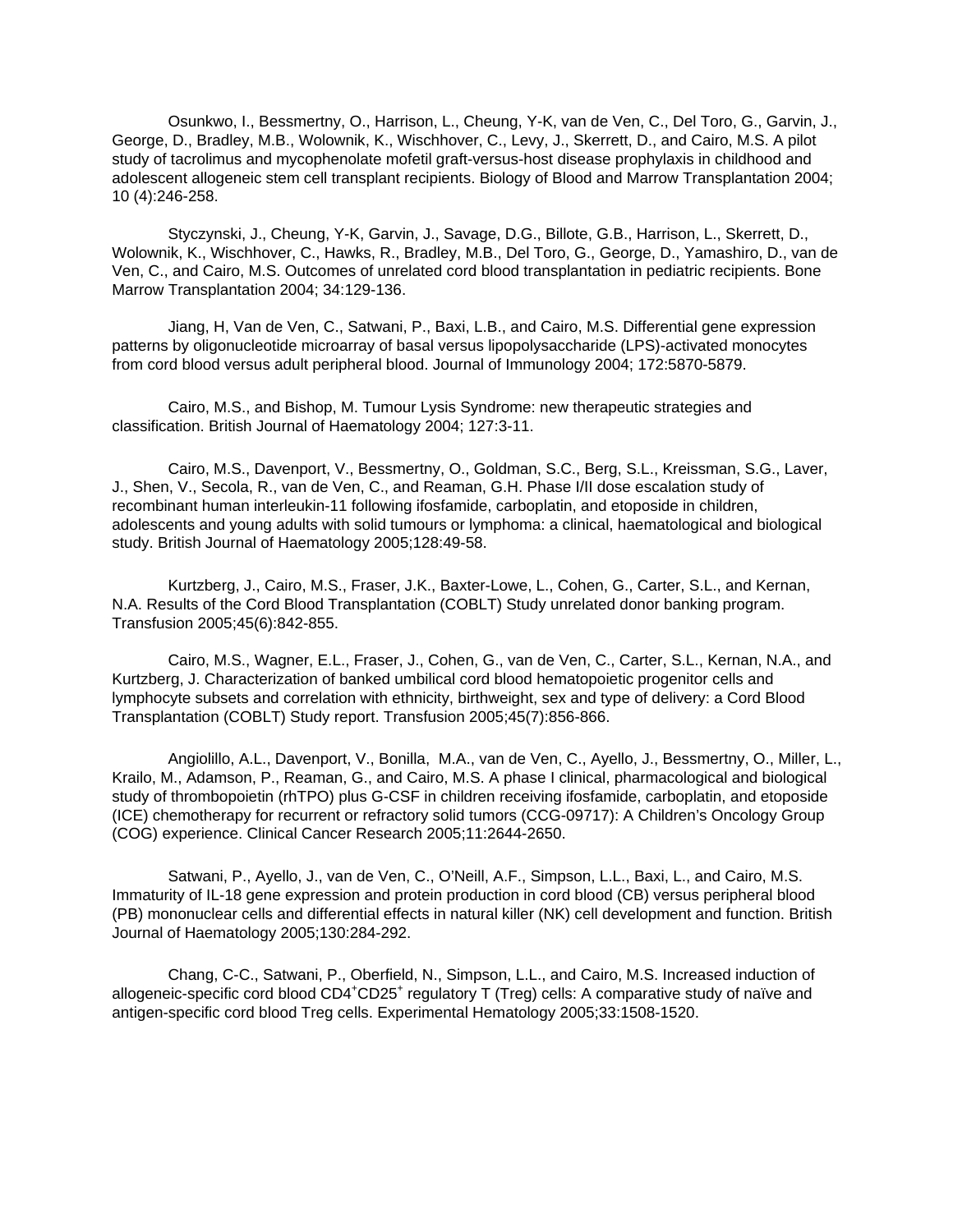Ayello, J., van de Ven, C, Fortino, W., Wade-Harris, C., Satwani, P., Baxi, L., Simpson, L.L., Sanger, W., Pickering, D., Kurtzberg, J., and Cairo, M.S. Characterization of cord blood natural killer and lymphokine activated killer lymphocytes following ex vivo cellular engineering. Biology of Blood and Marrow Transplantation 2006; 12:608-622.

 Unal, E., Yen, C., Saiman, L., George, D., Della-Latta, P., van de Ven, C., Morris, E., Bradley, M.B., Del Toro, G., Garvin, J., Bhatia, M., Schwartz, J., Satwani, P., Roman, E., Cooney, E., Wolownik, K., Hawks, R., Foley, S., and Cairo, M.S. A low incidence of nontuberculous mycobacterial infections in pediatric hematopoietic stem cell transplantation recipients. Biology of Blood and Marrow Transplantation 2006; 12 (11):1188-1197.

 Cairo, M.S., Gerrard, M., Sposto, R., Auperin, A., Pinkerton, C.R., Michon, J., Weston, C., Perkins, S.L., Raphael, M., McCarthy, K., and Patte, C. Results of a randomized international study of high-risk central nervous system B non-Hodgkin lymphoma and B acute lymphoblastic leukemia in children and adolescents. Blood 2007;109:2736-2743.

Patte, C., Auperin, A., Gerrard, M., Michon, J., Pinkerton, R., Sposto, R., Weston, C., Raphael, M., Perkins, S.L., McCarthy, K., and Cairo, M.S. Results of the randomized international FAB/LMB96 trial for intermediate risk B-cell non-Hodgkin lymphoma in children and adolescents: it is possible to reduce treatment for the early responding patients. Blood 2007;109:2773-2780.

Satwani, P., Sather, H., Ozkaynak, F., Heerema, N., Schultz, K.R., Sanders, J., Kersey, J., Davenport, V., Trigg, M., and Cairo, M.S. Allogeneic bone marrow transplantation in first remission for children with ultra-high-risk features of acute lymphoblastic leukemia: A Children's Oncology Group study report. Biology of Blood and Marrow Transplantation 2007; 13:218-227.

 Miles, R.R., Cairo, M.S., Satwani, P., Zwick, D.L., Lones, M.A., Sposto, R., Abromovitch, M., Tripp, S., Angiolillo, A.L., Roman, E., Davenport, V., Perkins, S.L. Immunophenotypic identification of possible therapeutic targets in paediatric non-Hodgkin lymphomas: A Children's Oncology Group report. British Journal of Haematology 2007; 138:506-512.

 Cooney-Qualter, E., Krailo, M., Angiolillo, A., Fawwaz, R.A., Wiseman, G, Harrison, L., Kohl, V., Adamson, P.C., Ayello, J., van de Ven, C., Perkins, S.L., and Cairo, M.S. A phase I study of <sup>90</sup>Yttriumibritomomab-tiuxetan in children and adolescents with relapsed/refractory CD20-positive non-Hodgkin's lymphoma: a Children's Oncology Group study. Clinical Cancer Research 2007;13:5652s-5660s, 2007.

 Bradley, M.B., Satwani, P., Baldinger, L., Morris, E., van de Ven, C., Del Toro, G., Garvin, J., George, D., Bhatia, M., Roman, E., Baxter-Lowe, L. A., Schwartz, J., Qualter, E., Hawks, R., Wolownik, K., Foley, S., Militano, O., Leclere, J., Cheung, Y-K, and Cairo, M.S. Reduced intensity allogeneic umbilical cord blood transplantation in children and adolescent recipients with malignant and nonmalignant diseases. Bone Marrow Transplantation 2007; 40:621-631.

 van de Ven, C., Collins, D., Bradley, M.B., Morris, E., and Cairo, M.S. The potential of umbilical cord blood multipotent stem cells for non-hematopoietic tissue and cell regeneration. Experimental Hematology 2007; 3512):1753-1764.

 Bradley, M.B., and Cairo, M.S. Stem cell transplantation for pediatric lymphoma: past, present and future. Bone Marrow Transplantation 2008; 41(2):149-158.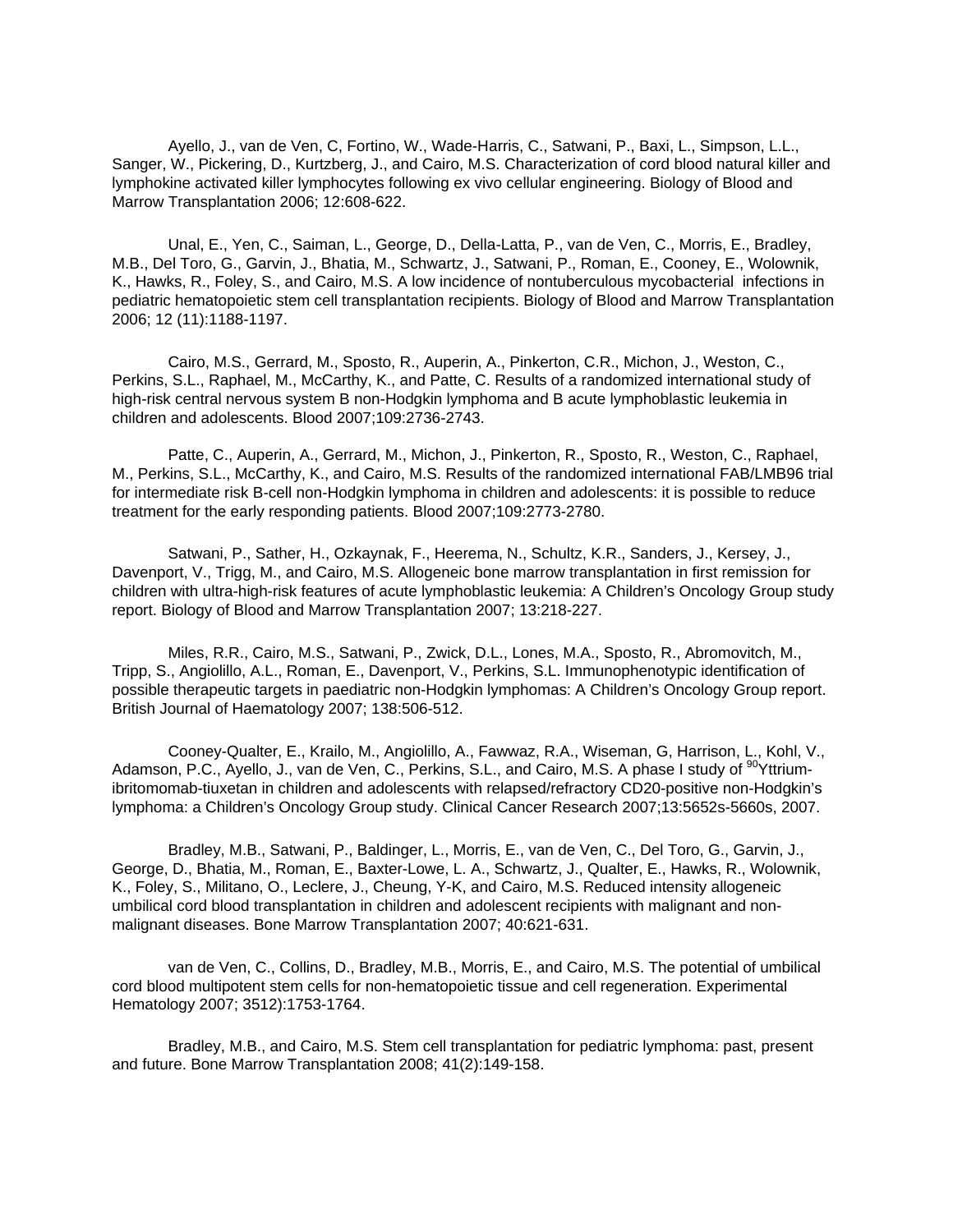Cairo, M.S., Rocha, V., Gluckman, E., Hale, G., Wagner, J. Alternative allogeneic donor sources for transplantation for childhood diseases: unrelated cord blood and haploidentical family donors. Biology of Blood and Marrow Transplantation 2008; 14 (1):44-53.

 Coiffier, B., Altman, A., Pui, C-H, Younes, A., Cairo, M.S. Guidelines for the management of pediatric and adult tumor lysis syndrome: an evidence based review. Journal of Clinical Oncology 2008;26 (16):2767-2778, 2008.

 Raetz, E.A., Cairo, M.S., Borowitz, M.J., Blaney, S.M., Krailo, M.D., Leil, T.A., Reid, J.M., Goldenberg, D.M., Wegener, W.A., Carroll, W.L., and Adamson, P.S. Chemoimmunotherapy re-induction with epratuzumab in children with ALL in marrow relapse: a Children's Oncology Group (COG) pilot study. Journal of Clinical Oncology 2008; 26 (22):3756-3762.

 Gerrard, M., Cairo, M.S., Weston, C., Auperin, A., Pinkerton, R., Lambilliote, A., Sposto, R., McCarthy, K., Terrier Lacombe, M.J., Perkins, S.L., Patte, C. Excellent survival following two courses of COPAD chemotherapy in children and adolescents with resected localized B-cell non-Hodgkin's lymphoma: Results of the FAB/LMB 96 International Study. British Journal of Haematology 2008; 14(6):840-847.

 Hochberg, J., Waxman, I.M., Kelly, K.M., Morris, E., Cairo, M.S. Adolescent non-Hodgkin lymphoma and Hodgkin lymphoma: state of the science. British Journal of Haematology 2009;144:24-40.

 Abromowitch, M., Sposto, R., Perkins, S., Zwick, D., Siegel, S., Finlay, J., and Cairo, M.S. Shortened ntensified multiagent chemotherapy and non-cross resistant maintenance therapy for advanced lymphoblastic lymphoma in children and adolescents: report from the Children's Oncology Group. British Journal of Haematology 2008; 143(2):261-267.

 \*Poirel, H.A., Cairo, M.S. (co-primary first authors), Heerema, N.A., Swansbury, J., Auperin, A., Launay, E., Sanger, W.G., Talley, P., Perkins, S.L., Raphael, M., McCarthy, K., Sposto, R., Gerrard, M., Bernheim, A., and Patte, C. Specific cytogenetic abnormalities are associated with a significantly inferior outcome in children and adolescents with mature B-cell non-Hodgkin's lymphoma: results of the FAB/LMB96 international study. Leukemia 2009; 23:323-331.

 Ayello, J., van de Ven, C., Cairo, E., Hochberg, J., Baxi, L., Satwani, P., and Cairo, M.S. Characterization of natural killer (NK) and natural killer-like T (NKT) cells derived from ex-vivo expanded and activated cord blood mononuclear cells: Implications for adoptive cellular immunotherapy (ACI). Experimental Hematology 2009; 37:1216-1229.

 Satwani, P., Baldinger, L., Freedman, J., Jacobson, J.S., Guerra, J., van de Ven, C., Morris, E., Garvin, J., George, D., Bradley, M.B., Bhatia, M., Tallamy, B., Schwartz, J., Jin, Z., and Cairo, M.S. Incidence of viral and fungal infections following busulfan-based reduced-intensity versus myeloablative conditioning in pediatric allogeneic stem cell transplant recipients. Biology of Blood and Marrow Transplantation 2009; 15:1587-1595.

 Jiang, H., van de Ven, C., Baxi, L., Satwani, P., and Cairo, M.S. Differential gene expression signatures of adult peripheral blood vs cord blood monocyte-derived immature and mature dendritic cells. Experimental Hematology 2009; 37:1201-1215.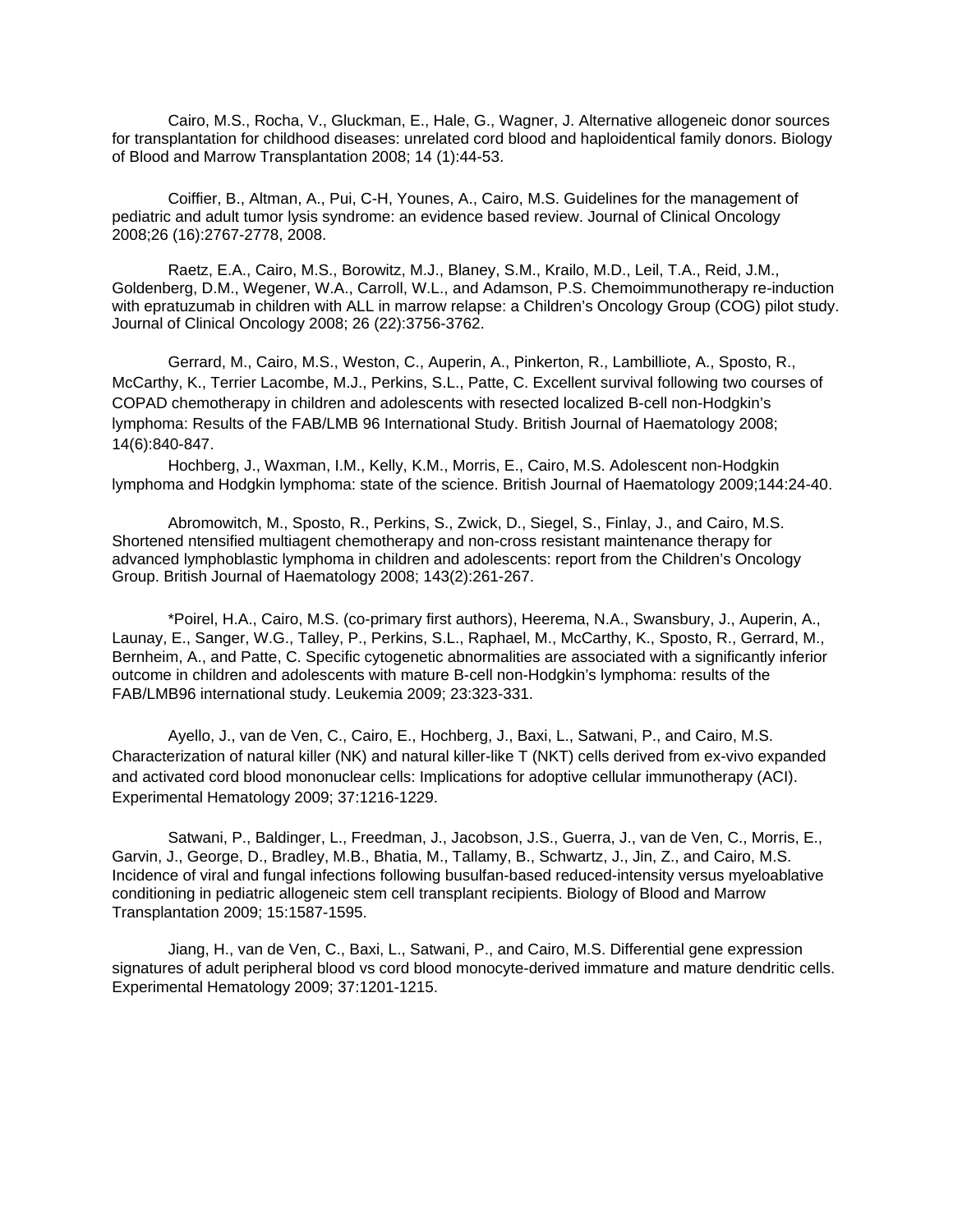Bhatia, M., Militano, O., Jin, Z., Figurski, M., Shaw, L., Moore, V., Morris, E., Tallamy, B., van deVen, C., Ayello, J., Baxter-Lowe, S., Satwani, P., George, D., Bradley, M.B., Garvin, J., and Cairo, M.S. An age dependent pharmacokinetic study of intravenous and oral mycophenolate mofetil in combination with tacrolimus for GVHD prophylaxis in pediatric allogeneic stem cell transplantation recipients. Biology of Blood and Marrow Transplantation 2010; 16(3):333-343. PMID: 19835971

 Nelson, M., Perkins, S.L., Dave, B.J., Coccia, P.F., Bridge, J.A., Lyden, E.R., Heerema, N.A., Lones, M.A., Harrison, L., Cairo, M.S., and Sanger, W.B. An increased frequency of 13q deletions detected by fluorescence in situ hybridization and its impact on survival in children and adolescents with Burkitt lymphoma: results from the Children's Oncology Group study CCG-5961. British Journal of Haematology 2010; 148 (4):600-610. PMID: 19895612 PMCID: PMC2921871

 Cairo, M.S., Coiffier, B., Reiter, A., Younes, A., on behalf of the TLS expert panel. Recommendations for the evaluation of risk and prophylaxis of tumour lysis syndrome (TLS) in adults and children with malignant diseases: An expert panel concensus. British Journal of Haematology 2010; 149(4):578-586. PMID: 20331465

 Cairo, M.S., Jordan, C.T., Maley, C.C., Chao, C., Melnick, A., Armstrong, S.A., Shlomchik, W., Molldrem, J., Ferrone, S., Mackall, C., Zitvogel, L., Bishop, M., Giralt, S.A., June, C.H. NCI First International Workshop on the biological considerations of hematological relapse following allogeneic stem cell transplantation unrelated to graft-versus-tumor effects: State of the science. Biology of Blood and Marrow Transplantation 2010; 16(6):709-728. PMID: 20227509

 Bishop, M.R., Alyea, E.P., Cairo, M.S., Falkenburg, J.H.F., June, C.H., Kroger, N., Little, R.F., Miller, J.S., Pavletic, S.Z., Porter, D., Riddell, S.R., van Besien, K., Wayne, A.S., Weisdorf, D.J., Wu, R., Giralt, S. National Cancer Institute's First International Workshop on the Biology, Prevention, and Treatment of Relapse after Allogeneic Hematopoietic Stem Cell Transplantation. Biology of Blood and Marrow Transplantation 2010; 16(5):563-564. PMID: 21224011 PMCID: PMC3102296

 Harris, R.E., Termuhlen, A.M., Smith, L.M., Lynch, J., Henry, M.M., Perkins, S.L., Gross, T.G., Warkentin, P., Vlachos, A., Harrison, L., and Cairo, M.S. Autologous peripheral blood stem cell translantation in children with refractory or relapsed lymphoma: results of Children's Oncology Group study A5962. Biology of Blood and Marrow Transplantation 2011; 17(2):249-258. PMID: 20637881 PMCID: PMC3072756

 Berg, S.L., Cairo, M.S., Russell, H., Ayello, J., Ingle, A.M., Lau, H., Chen, N., Adamson, P.C., Blaney, S. Safety, pharmacokinetics and immunomodulatory effects of lenalidomide in children and adolescents with relapsed/refractory solid tumors or myelodysplastic syndrome: A Children's Oncology Group Phase I Consortium Report. Journal of Clinical Oncology, 2011; 29(3): 316-323. PMID: 21149673 PMCID: PMC3056465

 Liao, Y., Geyer, M.B., Yang, A.J., and Cairo, M.S. Cord blood transplantation and stem cell regenerative potential. Experimental Hematology 2011; 39(4):393-412. PMID: 21238533

 Orjuela, M.A., Alobeid, B., Liu, X., Siebert, A., Kott, E.R., Addonizzio, L.J., Morris, E., Garvin, J.H., Lobritto, S.J., Cairo, M.S. CD20 expression predicts survival in paediatric post-transplant lymphoproliferative disease (PTLD) following solid organ transplantation. British Journal of Haematology 2011; 152 (6):733-742. PMID: 21275950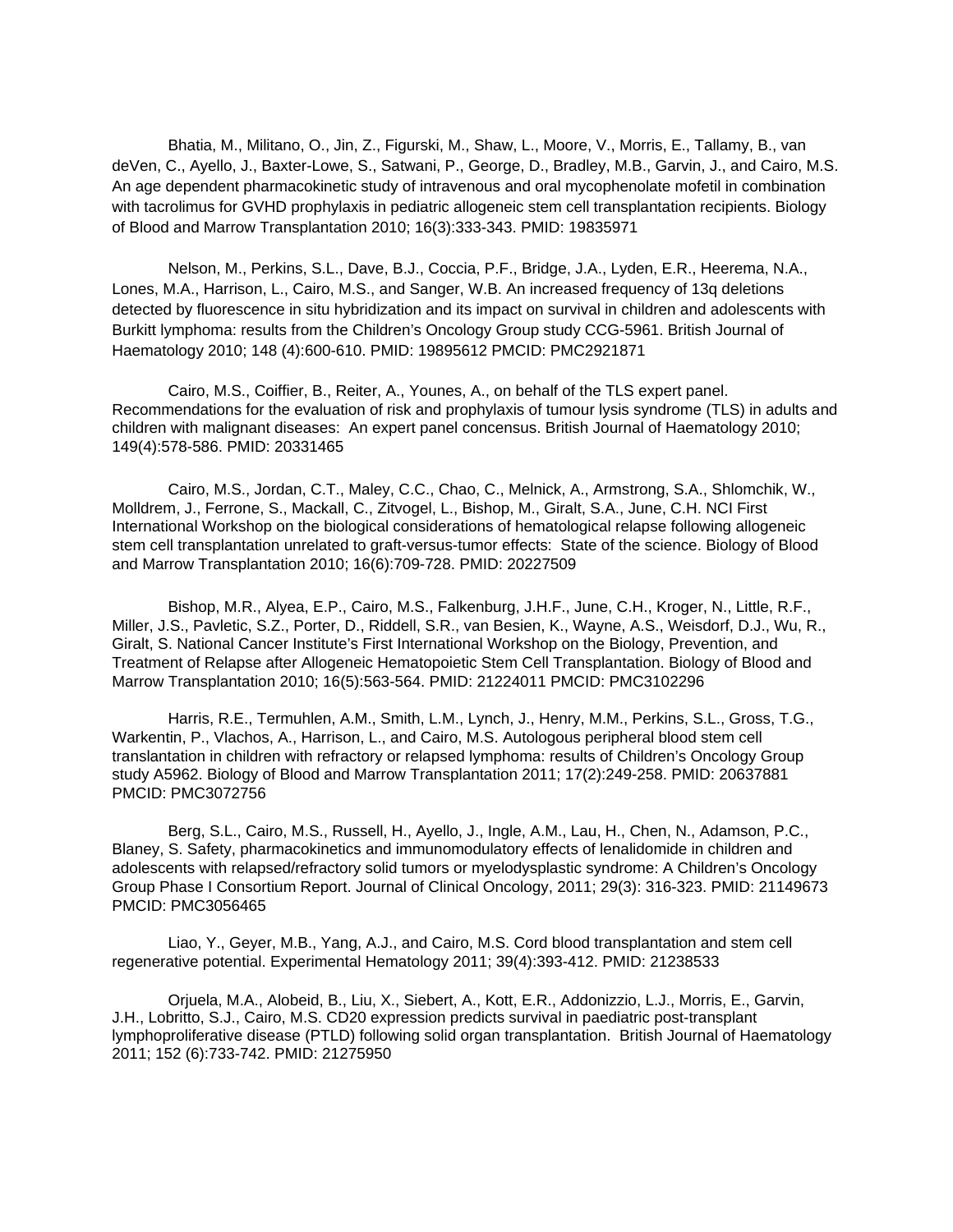Styczynski, J., Tallamy, B., Waxman, I., van de Ven, C., Milone, M.C., Shaw, L.M., Harrison, L., Morris, E., Satwani, P., Bhatia, M., George, D., Bradley, M.B., Garvin, J.H., Schwartz, J., Baxter-Lowe, L.A., Cairo, M.S. A pilot study of reduced toxicity conditioning with BU, fludarabine and alemtuzumab before the allogeneic hematopoietic SCT in children and adolescents. Bone Marrow Transplantation 2011; 46 (6):790-799. PMID: 20818441

 Satwani, P., van de Ven, C., Ayello, J., Cairo, D., Simpson, L.L., Baxi, L., and Cairo, M.S. Interleukin-15 in combination with IL-2, FLT-3 ligand and anti-CD3 significantly enhances umbilical cord blood natural killer (NK) cell and NK cell subset expansion and NK function. Cytotherapy 2011; 13 (6):730-738. PMID: 21213839

 Shiramizu, B., Goldman, S., Kusao, I., Agsalda, M., Lynch, J., Smith, L., Harrison, L., Morris, E., Gross, T.G., Sanger, W., Perkins, S., and Cairo, M.S. Minimal disease assessment in the treatment of children and adolescents with intermediate-risk (Stage III/IV) B-cell non-Hodgkin lymphoma: A Children's Oncology Group Report. British Journal of Haematology 2011; 153:758-763. PMID: 21496005 PMCID: PMC3103617

 Itoh, M., Kiuru, M., Cairo, M.S., Christiano, A.M. Generation of keratinocytes from normal and recessive dystrophic epidermolysis bullosa-induced pluripotent stem cells. Proceedings of the National Academy of Sciences 2011; 108 (21):8797-8802. PMID: 21555586 PMCID: PMC 3102348

 Satwani, P., Bavishi, S., Jin, Z., Jacobson, J.S., Baker, C., Duffy, D., Lowe, L., Morris, E., Cairo, M.S. Risk factors associated with kidney injury and the impact of kidney injury on overall survival in pediatric recipients following allogeneic stem cell transplant. Biology of Blood and Marrow Transplantation 2011; 17 (10):1472-1480. PMID: 21338706

 Geyer, M.B., Jacobson, J.S., Freedman, J., George, D., Moore, V., van de Ven, C., Satwani, P., Bhatia, M., Garvin, J.H., Bradley, M.B., Harrison, L., Morris, E., Della-Latta, P., Schwartz, J., Baxter-Lowe, L.A., and Cairo, M.S. A comparison of immune reconstitution and graft versus host disease following myeloablative conditioning (MAC) vs. reduced toxicity conditioning (RTC) and umbilical cord blood transplantation (UCBT) in paediatric recipients. British Journal of Haematology, 2011; 155:218-234. PMID: 21848882 PMCID: PMC3188698

 George, D., El-Mallawany, N.K., Jin, Z., Geyer, M., Della-Latta, P., Satwani, P., Garvin, J.H., Bradley, M.B., Bhatia, M., van de Ven, C., Morris, E., Schwartz, J., and Cairo, M.S. Adenovirus (ADV) infection in paediatric allogeneic stem cell transplantation (AlloSCT) recipients is a major independent factor for significantly increasing the risk of treatment related mortality. British Journal of Haematology, 2012 Jan; 156 (1):99-108. PMID: 22008222

 Satwani, P., Bhatia, M., Garvin, Jr., J.H., George, D., Dela Cruz, F., Le Gall, J., Jin, Z., Schwartz, J., Duffy, D., van de Ven, C., Foley, S., Hawks, R., Morris, E., Baxter-Lowe, L.A., and Cairo, M.S. A phase I study of gemtuzumab ozogamicin (GO) in combination with busulfan and cyclophosphamide (Bu/Cy) and allogeneic stem cell transplantation in children with poor-risk CD33+ AML: A new targeted Immunochemotherapy myeloablative conditioning (MAC) regimen. Biology of Blood and Marrow Transplantation, 2012 Feb; 18(2):324-329. PMID: 22079471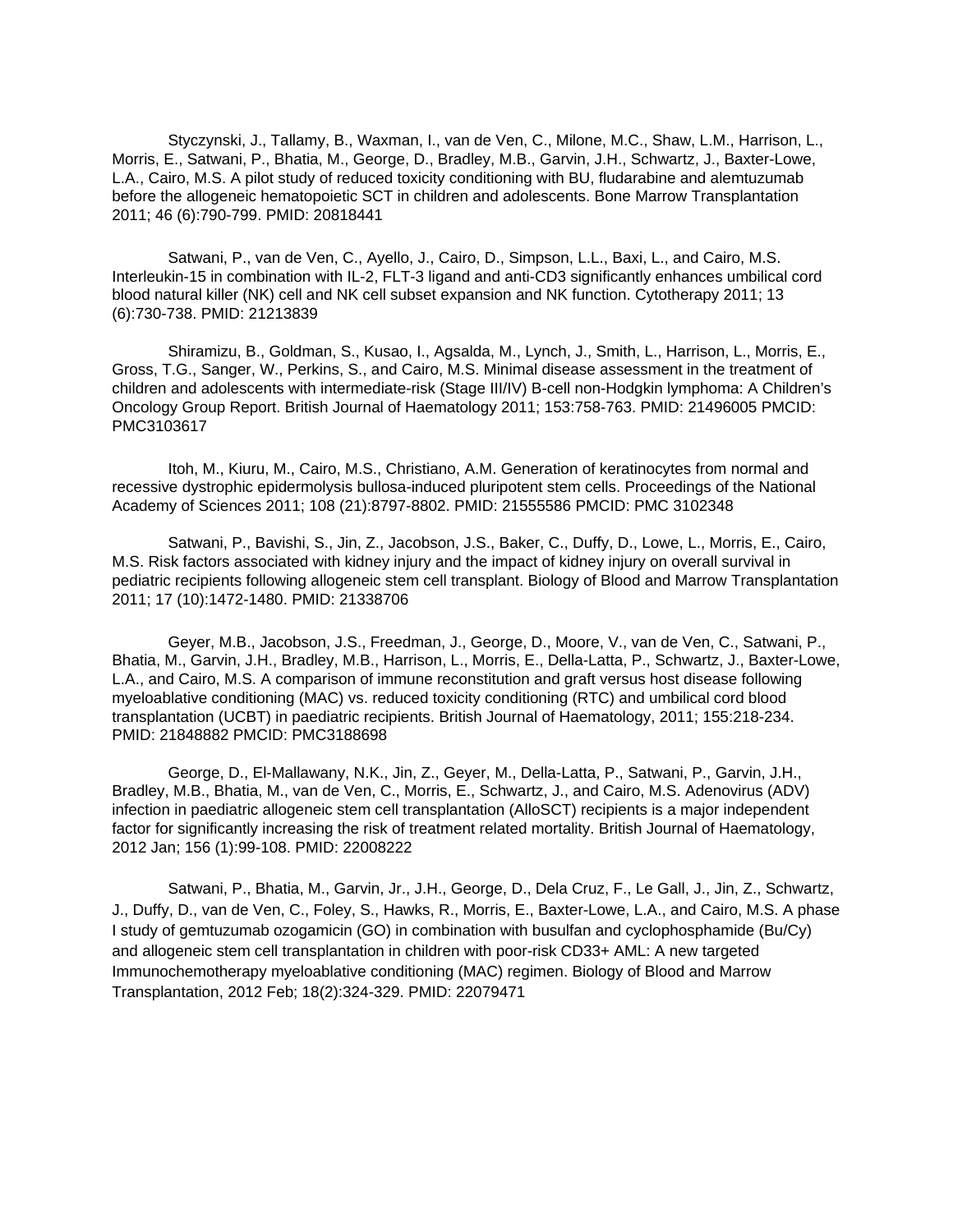Cairo, M.S., Sposto, R., Gerrard, M., Auperin, A., Goldman, S., Harrison, L., Pinkerton, C.R., Raphael, M., McCarthy, K., Perkins, S.L., and Patte, C., on behalf of the FAB/LMB 96 International Study Committee. Advanced stage, elevated LDH and primary site, but not adolescent age (>15 years), are associated with an increased risk of failure in children and adolescents with mature B-NHL: results of the FAB/LMB 96 study. Journal of Clinical Oncology, 2012 Feb; 30(4):387-393. PMID: 22215753 PMCID: PMC3269965

 Miles, R., Arnold, S., Cairo, M.S. Risk factors and treatment of childhood and adolescent Burkitt lymphoma/leukaemia. British Journal of Haematology, 2012 Mar; 156(6):730-743. PMID: 22260323

Geyer, M.B., Ricci, A.M., Jacobson, J.S., Majzner, R., Duffy, D., Van de Ven, C., Ayello, J., Bhatia, M., Garvin, Jr., J.H., George, D., Satwani, P., Harrison, L., Morris, E., Semidei-Pomales, M., Schwartz, J., Alobeid, B., Baxter-Lowe, L. A., and Cairo, M.S. T-cell depletion utilizing CD34<sup>+</sup> stem cell selection and CD3+ addback from unrelated adult donors in paediatric allogeneic stem cell transplantation recipients. British Journal of Haematology, 2012 Apr; 157(2):205-219. PMID: 22313507

 Freed, J., Talano, J., Small, T., Ricci, A., and Cairo, M.S. Allogeneic cellular and autologous stem cell therapy for sickle cell disease: "whom, when and how". Bone Marrow Transplantation 2012 Dec; 47:1489-1498. epub doi:10.1038/bmt.2011.245. PMID: 22179556

 Barth, M., Raetz, E., and Cairo, M.S. The future role of monoclonal antibody therapy in childhood acute leukaemias. British Journal of Haematology 2012 Oct; 159:3-17. PMID: 22881237

 Goldman, S., Smith, L., Anderson, J., Perkins, S., Harrison, L., Geyer, M.B., Gross, T.G., Weinstein, H., Bergeron, S., Shiramizu, B., Sanger, W., Barth, M., Zhi, J., and Cairo, M.S. Rituximab and FAB/LMB 96 chemotherapy in children with stage III/IV B-cell non-Hodgkin lymphoma: a Children's Oncology Group report. Leukemia 2013 Apr; 27:1174-1177. PMID: 22940833

 LeGall, J.B., Milone, M.C., Waxman, I.M., Shaw, L.M., Harrison, L., Duffy, D., van de Ven, C., Militano, O., Geyer, M.B., Morris, E., Bhatia, M., Satwani, P., George, D., Garvin, J.H., Bradley, M.B., Schwartz, J., Baxter-Lowe, L.A., Cairo, M.S. The pharmacokinetics and safety of twice daily i.v. BU during conditioning in pediatric allo SCT recipients. Bone Marrow Transplantation 2013 Jan; 48:19-25; PMID: 22684047

Gerrard, M., Waxman, I.M., Sposto, R., Auperin, A., Perkins, S.L.,Harrison, L., Pinkerton, R., McCarthy, K., Raphael, M., Patte, C., and Cairo, M.S. on behalf of the FAB/LMB 96 International Study Committee. Outcome and pathological classification of children and adolescents with mediastinal large Bcell lymphoma treated with FAB/LMB 96 mature B-NHL therapy: Report of the FAB/LMB 96 International Study Group. Blood 2013 Jan; 121:278-285. PMID: 23149845

 Cairo, M.S., Woessmann, W., and Pagel, J. Advances in hematopoietic stem cell transplantation (HSCT) in childhood and adolescent lymphomas. Biology of Blood and Marrow Transplantation 2013 Jan; 19 (1 Suppl) S38-S43. PMID: 23073268 PMCID: PMC3700343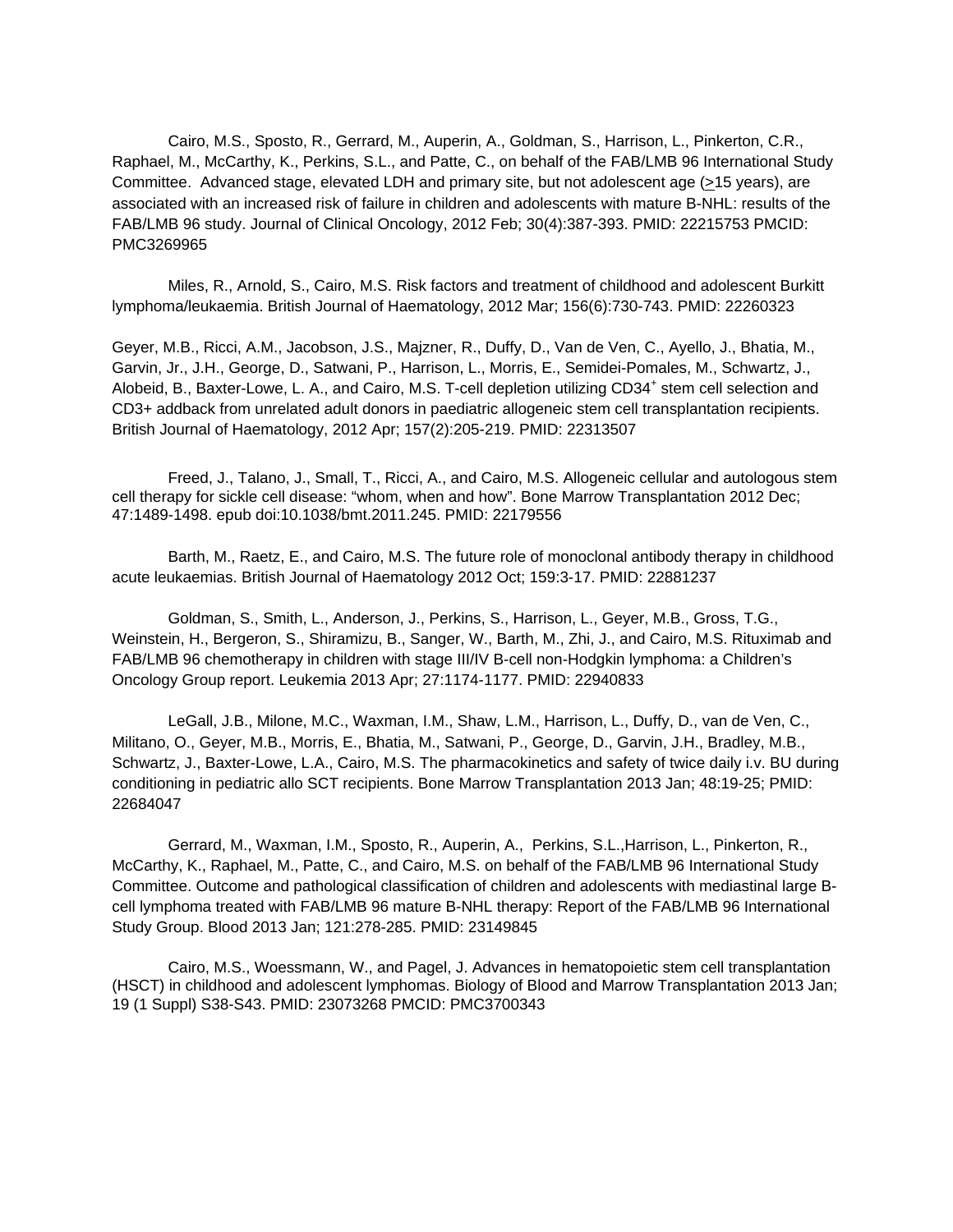Satwani, P., Jin, Z., Duffy, D., Morris, E., Bhatia, M., Garvin, J.H., George, D., Bradley, M.B., Harrison, L., Petrillo, K., Schwartz, J., Foley, S., Hawks, R., Baxter-Lowe, L.A., and Cairo, M.S. Transplantation-related mortality, graft failure and survival after reduced-toxicity conditioning and allogeneic stem cell transplantation in 100 consecutive pediatric recipients. Biology of Blood and Marrow Transplantation 2013 Apr; 19(4):552-561. PMID: 23253557

 Radhakrishnan, K., Bhatia, M., Geyer, M.B., del Toro, G., Jin, Z., Baker, C., Harrison, L., Morris, E., Baxter-Lowe, Cairo, M.S. Busulfan, fludarabine, and alemtuzumab conditioning and unrelated cord blood transplantation in children with sickle cell disease. Biology of Blood and Marrow Transplantation 2013 Apr; 19:676-677. PMID: 23403308

 Liao, Y., Cotten, M., Tan, S., Kurtzberg, J., and Cairo, M.S. Rescuing the neonatal brain from hypoxic injury with autologous cord blood. Bone Marrow Transplantation, 2013 Jul; 48:890-900. PMID: 22964590

 Hale, G.A., Arora, M., Ahn, K.W., He, W., Camitta, B., Bishop, M.R., Bitan, M., Cairo, M.S., Chan, K., Childs, R.W., Copelan, E., Davies, S.M., Perez, M.A.D., Doyle, J., Gale, R.P., Vicent, M.G. Horn, B.N., Hussein, A.A., Jodele, S., Kamani, N.R., Kasow, K.A., Kletzel, M., Lazarus, H.M., Lewis, V.A., Myers, K.C., Olsson, R., Pulsipher, M., Qayad, M., Sanders, J.E., Shaw, P.J., Soni, S., Stiff, P.J., Stadtmauer, E.A., Ueno, N.T., Wall, D.A., and Grupp, S.A. Allogeneic hematopoietic cell transplantation for neuroblastoma: the CIBMTR experience. Bone Marrow Transplantation, 2013 Aug; 48:1056-1064. PMID: 23419433

 Barth, M.J., Goldman, S., Smith, L., Perkins, S., Shiramizu, B., Gross, T.G., Harrison, L., Sanger, W., Geyer, M.B., Giulino-Roth, L., and Cairo, M.S. Rituximab pharmacokinetics in children and adolescents with de novo intermediate and advanced mature B-cell lymphoma/leukaemia: a Children's Oncology Group report. British Journal of Haematology 2013; 162:678-683. PMID: 23802659

 Lee, S.J., Storer, B., Wang, H., Lazarus, H.M., Waller, E.K., Isola, L.M., Klumpp, T.R., Umejiego, J.B.C., Savani, B.N., Loren, A.W., Cairo, M.S., Camitta, B.M., Cutler, C.S., George, B., Khoury, H.J., Marks, D.I., Rizzieri, D.A., Copelan, E.A., Gupta, V., Liesveld, J.L., Litzow, M.R., Miller, A.M., Schouten, H.C., Gale, R.P., Cahn, J-Y., and Weisdorf, D.J. Providing personalized prognostic information for adult leukemia survivors. Biology of Blood and Marrow Transplantation, 2013, Nov; 19(11):1600-1607. PMID: 24018394

 He, W., Doyle, J., Cairo, M., Camitta, B.M., Chan, K.W., Perez, M.A.D., Fraser, C., Gross, T.G., Horan, J.T., Kennedy-Nasser, A.A., Kitko, C., Kurtzberg, J., Lehmann, L., O'Brien, T., Pulsipher, M.A., Smith, F.O., Zhang, M-J, Eapen, M., and Carpenter, P.A. on behalf of the CIBMTR Pediatric Cancer Working Committee. Outcome of transplantation for acute lymphoblastic leukemia in children with Down syndrome. In press, Pediatric Blood and Cancer, 2014 Jan; doi:10.1002/pbc.24918.

 Smock, K.J., Agarwal, A.M., Lim, M.S., Tripp, S.R., Miles, R.R., Patel, J.L., Abromowitch, M., Lones, M.A., Cairo, M.S., and Perkins, S.L. Expression of Notch1 and mTOR pathway proteins in pediatric lymphoblastic lymphoma; a Children's Oncology Group Report.Journal of Hematopathology 2014; 7:9-14.